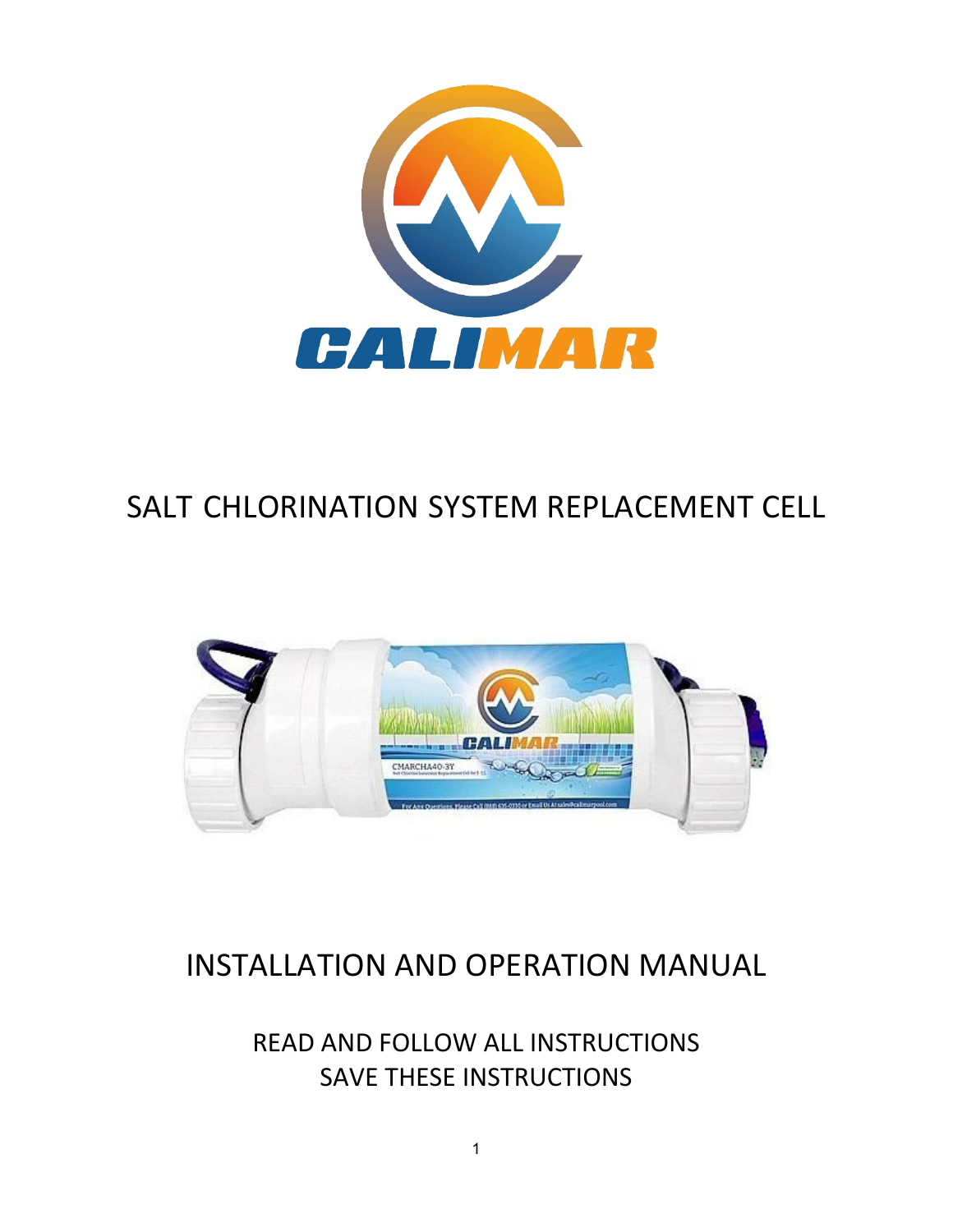Thank you for your purchase of a CaliMar® replacement salt cell. Our cells are designed to meet or exceed original specifications, for optimal performance and reliability. The CMARCHA40-1Y is direct replacement cells for Hayward® saltwater chlorination systems.

| CaliMar <sup>®</sup> Salt Cell<br><b>Part Number</b> | <b>Volume in Gallons</b> | Hayward <sup>®</sup> Salt Cell<br><b>Part Number</b> | Hayward <sup>®</sup> Saltwater<br><b>Chlorination System Part</b><br><b>Numbers</b> |
|------------------------------------------------------|--------------------------|------------------------------------------------------|-------------------------------------------------------------------------------------|
| CMARCHA40-1Y                                         | 40,000                   | T-CELL-15<br>GLX-CELL-15                             | W3AQR15   AQR15                                                                     |

## IMPORTANT NOTES ON SYSTEM COMPATIBILITY

The CaliMar**®** CMARCHA40-1Y can be used in all Hayward**®** AquaRite**®** systems and all Hayward**®** AquaLogic**®** systems. This makes it a more universal replacement cell for Hayward**®** systems than the CaliMar**®** CMARCHA15-2Y (T-CELL-3 equivalent, 15,000 gallon capacity) or the CaliMar**®** CMARCHA25-2Y (T-CELL-9 equivalent, 25,000 gallon capacity). These cells can only be used in AquaRite**®** systems with firmware revision 1.5 or newer or in AquaLogic**®** systems with firmware revision 4.2 or newer. The revisions took place in 2009.

If any of the following applies to you, the CaliMar**®** CMARCHA40-1Y replacement salt cell is the proper generic replacement cell choice for your Hayward**®** salt system:

- Your system was made in or before 2009
- Your pool is larger than 25,000 gallons in volume
- You are replacing a T-CELL-15 salt cell
- *Note: When replacement cell is installed with an AquaLogic® or ProLogic® system life expectancy and warranty are shortened to half.*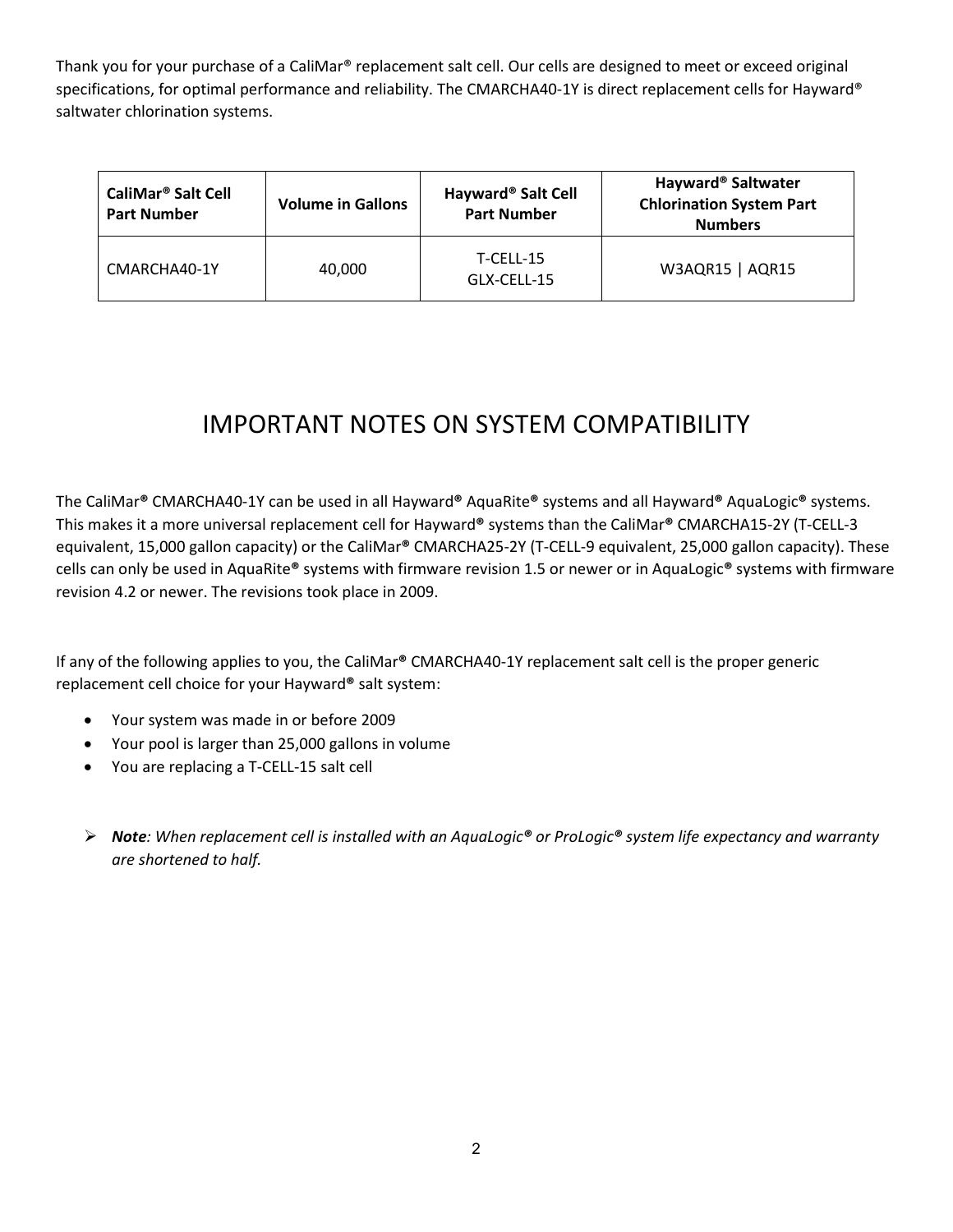### System Configuration

When replacing an existing T-CELL-15, GLX-CELL-15 or generic equivalent cell with the CMARCHA40-1Y, no system reconfiguration is necessary. However, when using the CMARCHA40-1Y to replace a T-CELL-3 or T-CELL-9 (or a generic equivalent), some adjustments may be necessary.

No reconfiguration is necessary for these models:

- AQ-RITE (AquaRite**®** systems from 2008 and earlier firmware older than version 1.5)
- AQ-RITE-XL

Reconfiguring for other salt system models:

- For AquaRite**®** models from 2009 or later, firmware version 1.5 or newer:
	- o Slide the main switch to "Auto"
	- $\circ$  Push the Diagnostic button until "t-xx" shows on the display, if "t-15" is on the display, skip the next step
		- To change displayed cell type, slide the main switch from "Auto" to "Super Chlorinate" and back to "Auto", repeating until "t-15" is displayed
	- o Push Diagnostic Button to exit
- For AquaRite**®** Pro models:
	- o Access Settings Menu by pushing "Settings" button
	- o Push ">" until Chlor. Config. is displayed, then push "+"
	- o Push ">" repeatedly until "Cell Type" is displayed
	- o Push "+" or "-" until "T-CELL-15" is displayed
	- o Exit Settings Menu by pushing "Info" button
- For all ProLogic**®** models:
	- o Enter the Configuration Menu
	- o Push ">" until Chlor. Config. is displayed, then push "+"
	- o With Chlorinator enabled, push ">" repeatedly until "Cell Type" is displayed
	- o Push "+" or "-" until "T-CELL-15" is displayed
	- o Exit Settings Menu by pushing Menu button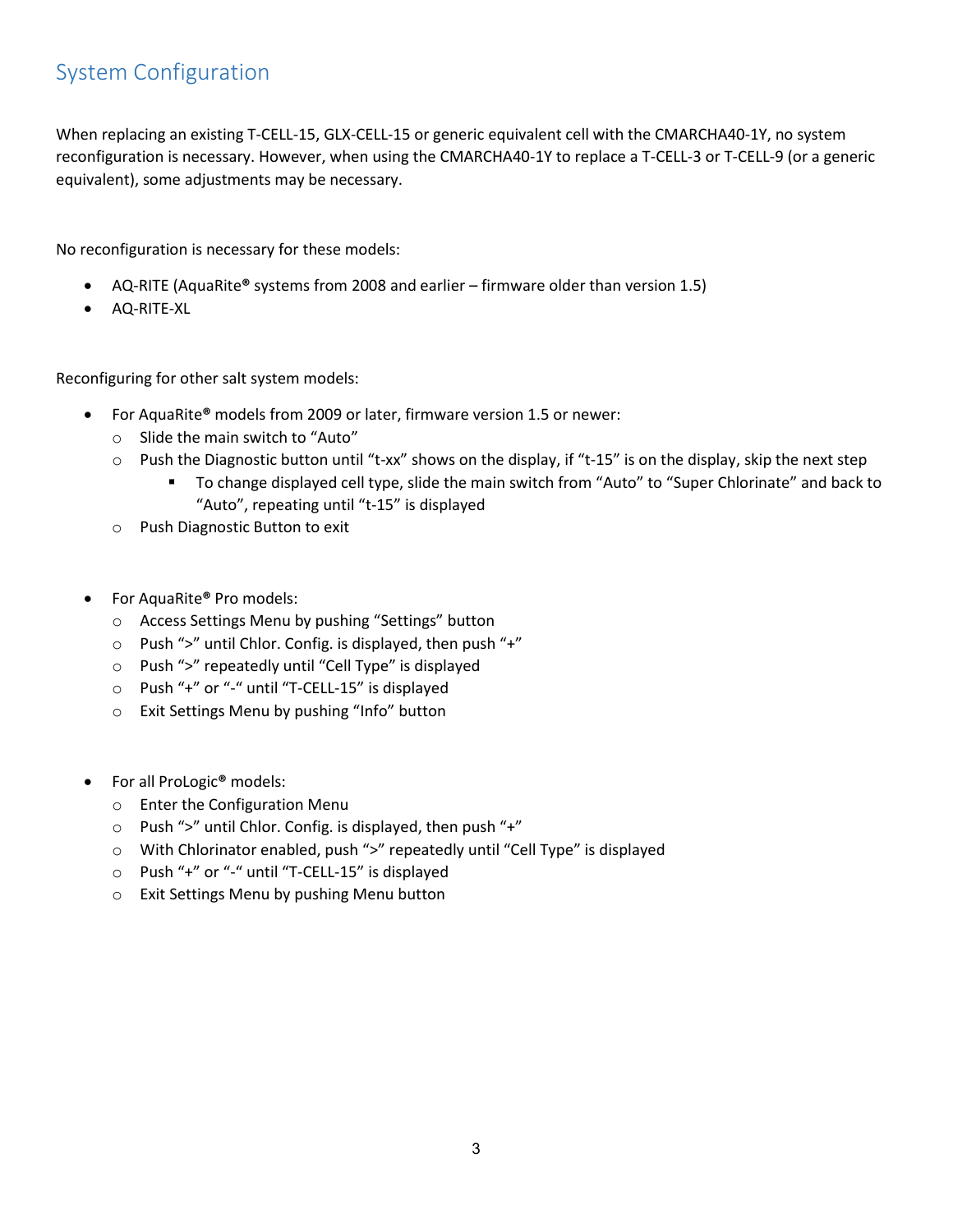#### Installation

IMPORTANT: Always make sure the input power is completely disconnected and all pool equipment is shut off before attempting any service procedures. All service should be performed by a qualified professional.

- 1. Turn the power to both the filter pump and the cell's power center off.
- 2. Remove the old salt cell from the plumbing and unplug it from the cell cord connection it to the power center.
- 3. Inspect the O-rings on the unions connecting the cell to the plumbing to see if they need replacement. If so, replace them before installing the new cell.
- 4. Place the replacement salt cell in line and secure the unions by hand. Do not overtighten with use of tools.
- 5. Plug the cell cord back into the power supply and turn the filter pump and cell power center both back on
- 6. Refer to the owner's manual of your salt system for regular operation instructions.

#### Operation

NOTE: The total working hours for the cell replacements should be less than 8 hours total per day. If you are using a variable speed pump for 24 hours a day be sure to adjust the chlorine output to 25-30%. If the pump is only running 10 hours per day adjust the chlorine output between 60-80%.

You can use this calculation to determine the appropriate chlorine output for your pool at the suggested 6 hours per day.

- Pump running 24 hours a day x 25% chlorine output = 6-hour cell run time per day at 25%
- Pump running 20 hours a day x 30% chlorine output = 6-hour cell run time per day at 30%
- Pump running 15 hours a day x 40% chlorine output = 6-hour cell run time per day at 40%
- Pump running 12 hours a day x 50% chlorine output = 6-hour cell run time per day at 50%
- Pump running 8 hours a day x 75% chlorine output = 6-hour cell run time per day at 75%

#### Maintenance

There are several routine steps you can take to help extend the life expectancy of your CaliMar® replacement cell and ensure its usefulness under normal operating conditions.

- 1. Visually examine the cell each time the "Inspect Cell" LED light comes on. This light will turn on after every 500 hours of operation, and thus if you run your pump six hours per day the light will serve as a reminder roughly every three months. Make sure to turn the filter pump and cell power center off before doing so.
- 2. Calcium will build up over time on the cell blades, particularly in periods of high use or where water minerals are abundant, but cleaning the cell is a simple process that will usually remedy the problem.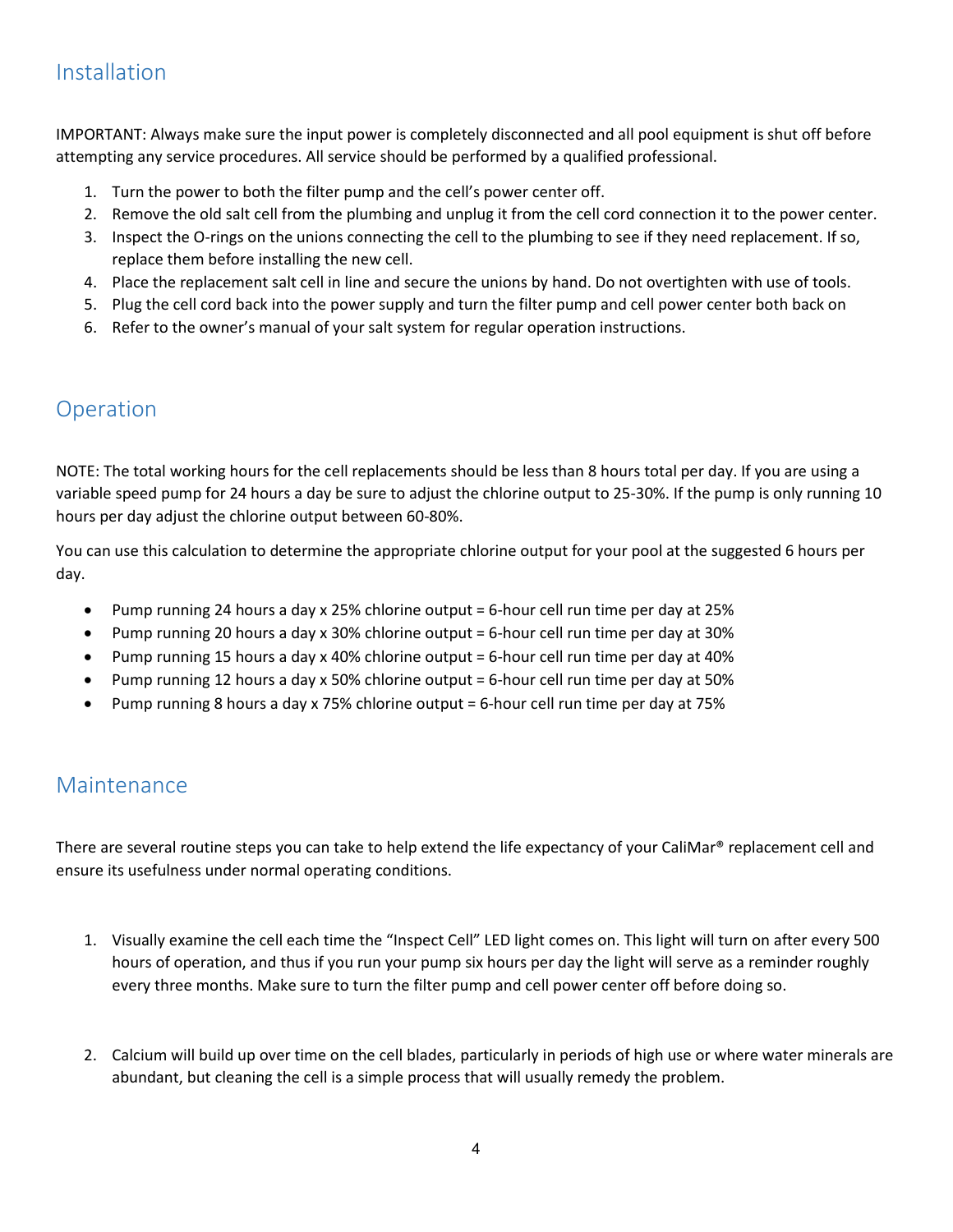- a. After completely removing the cell from plumbing and the power supply, hose off scale and loose debris from the cell blades. Do not use sharp objects to remove buildup from the blades, as this will damage their chemical composition and shorten the cell's life span.
- b. If needed, use a solution of 80% water and 20% muriatic acid to clean the cell (always add acid to the water). If a cell cleaning stand is available, fill the cell with the solution and let stand for about 10 minutes. If not, the solution can be poured into a bucket and the cell dipped into it, taking care to avoid the acid contacting the cord harness.
- c. Rinse the cell with clean water and reattach to the plumbing line.
- 3. If the "Inspect Cell" light remains on after a thorough cleaning, this is usually a sign that the cell is wearing down and needs replacing.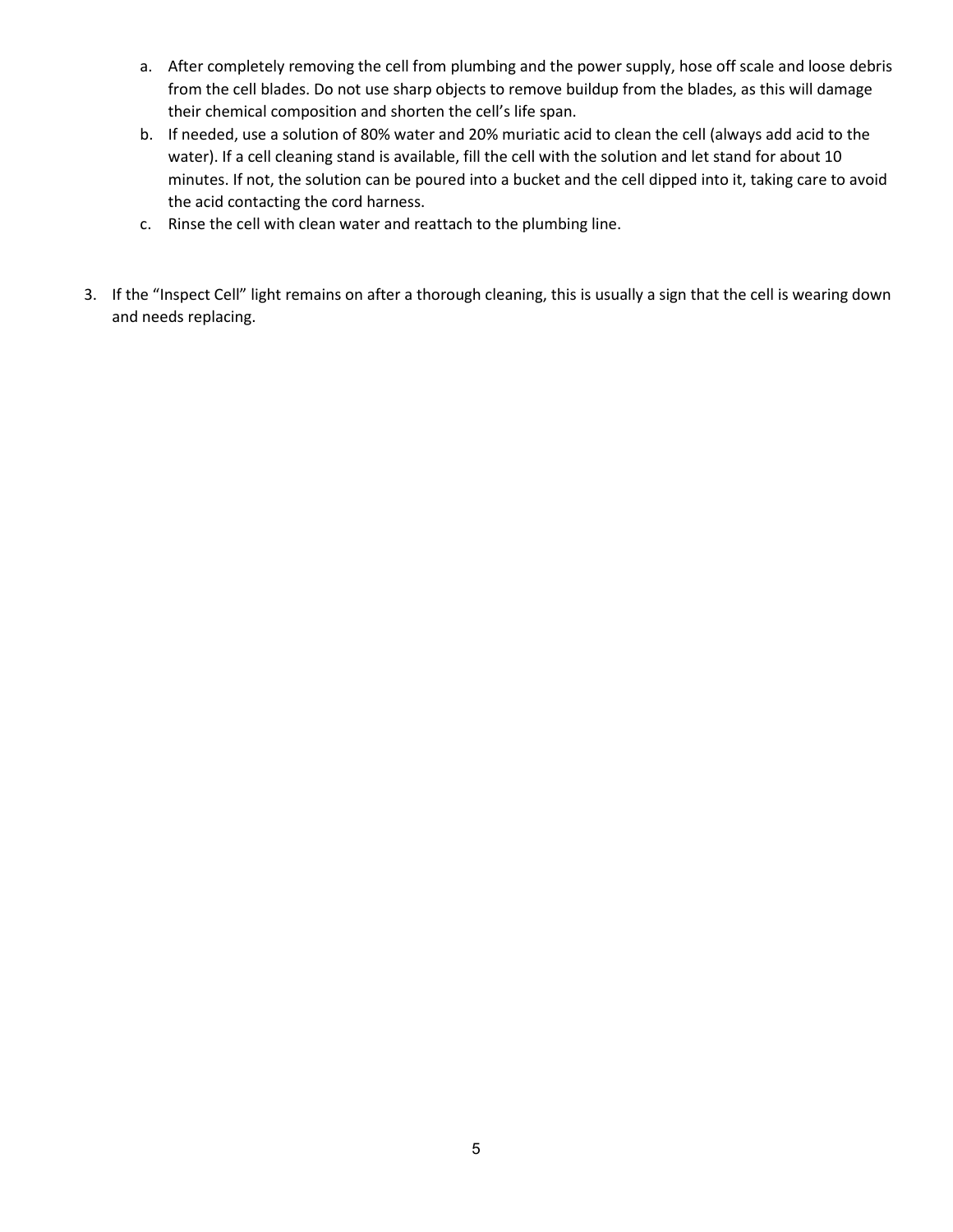### Limited Warranty

Your CaliMar® replacement cell is warranted to be free from defects in materials and workmanship, under normal use and non-commercial application, for a period of one (1) year. **When used with AquaLogic® or ProLogic® warranty is shortened to six (6) months.** This limited warranty is subject to the following terms, conditions, and exclusions.

To obtain the benefits of this warranty, contact the warranty department for troubleshooting. Proof of purchase may be required. This warranty extends to the original retail purchaser and original installation site only, beginning at the original date of purchase, and is non-transferrable. This cell is intended for residential pool use and any commercial application voids all warranties.

Should a defect in any item or part covered by the warranty become evident during the warranty's term, CaliMar® will at its sole discretion repair or replace such item or part. CaliMar® reserves the right to replace defective parts with new or refurbished parts. This warranty does not include the cost of labor or transportation charges for equipment or component parts to or from CaliMar®, or the removal, reinstallation, or any such costs incurred in obtaining warranty. The warranty is not applicable to problems arising from circumstances outside the control of CaliMar®, including, but not limited to the following:

- Product discoloration, or any other cosmetic or superficial damage or deterioration, regardless of its cause.
- Problems arising from failure to maintain proper water chemistry levels, per manufacturer's recommendations, as outlined in the Owner's Manual.
- Problems resulting from tampering, accident, electrical surges, abuse, neglect, unauthorized or unqualified repairs, product alteration, fire, flood, freeze damage, Acts of Nature or Acts of God.
- Problems resulting from tampering, accident, fire, flood, freezing, lightning, insects, or other natural elements, or other circumstances beyond the control of CaliMar®.
- Damage due to over-tightening of threaded components or excessive pressure or stress.
- Damage or premature wear due to improper pool chemistry, and failure to maintain pool water chemistry in accordance with the recommendations contained in the owner's manual.
- Damage due to improper installation or connection to improper voltages, including materials and workmanship supplied by others.
- Damage or degrading of concrete, stone, wood or synthetic surfaces adjacent to the swimming pool or spa.
- Damage due to negligence or failure to properly maintain equipment, including the maintenance of clean and tight electrical connections.
- Damage due to improper service, as well as unauthorized equipment modifications and use of non-genuine replacement parts.
- Damage due to misapplication, misuse, abuse, overuse the cell lifetime (over 10 hours per day) or failure to operate equipment as specified in the owner's manual.
- Material supplied or workmanship performed by others in the process of installation.
- O-Rings, rubber gaskets, electrical fuses, and circuit-breaker components are normal replacement items subject to wear and are excluded from the warranty.

Disclaimers: This limited warranty constitutes the entire warranty. No other warranties apply, expressed or implied. This limited warranty gives you specific legal rights, which vary from state to state. The liability of CaliMar® shall not exceed the repair or replacement of defective items or parts under the referenced limited warranty terms. Under no circumstances shall CaliMar® or authorized agent/installer be responsible for consequential, special, or incidental damage(s) of any kind, including but not limited to personal injury, property damage, or damage to or loss of equipment. CaliMar® or agent/installer is not liable for any other expenses that may be incurred during installation or servicing. This warranty is valid only in the United States of America.